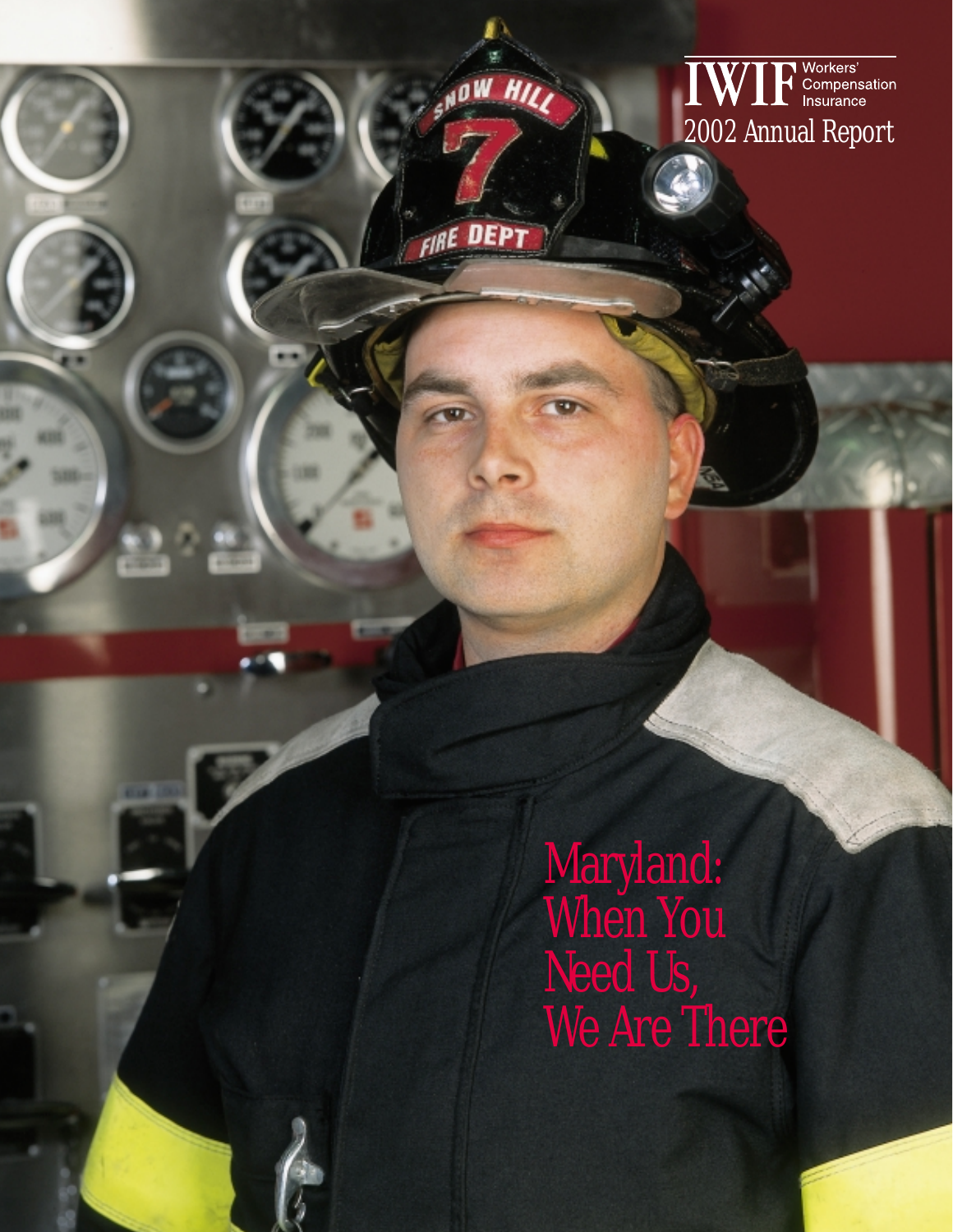### Financial Highlights at a Glance

|                                    | 2002   | 2001            |
|------------------------------------|--------|-----------------|
|                                    |        | \$897,711,068   |
|                                    |        | \$131,651,220   |
|                                    | 102.1% | 114.6%          |
|                                    | 14.7%  | 14.2%           |
|                                    | 116.8% | 128.8%          |
|                                    |        | 45,481,531<br>S |
|                                    |        |                 |
| Claims Expense Net  \$ 169,828,847 |        | \$135,288,156   |
|                                    |        |                 |



Since 1897, the Snow Hill Fire Department has been there for its community — since 1914, IWIF has been there for Maryland.

Snow Hill Volunteer Firefighter Scott Cylc, pictured on the front cover, was one of 13 courageous firefighters injured in a gas explosion last year. IWIF is proud to tell their story in our 2002 Annual Report.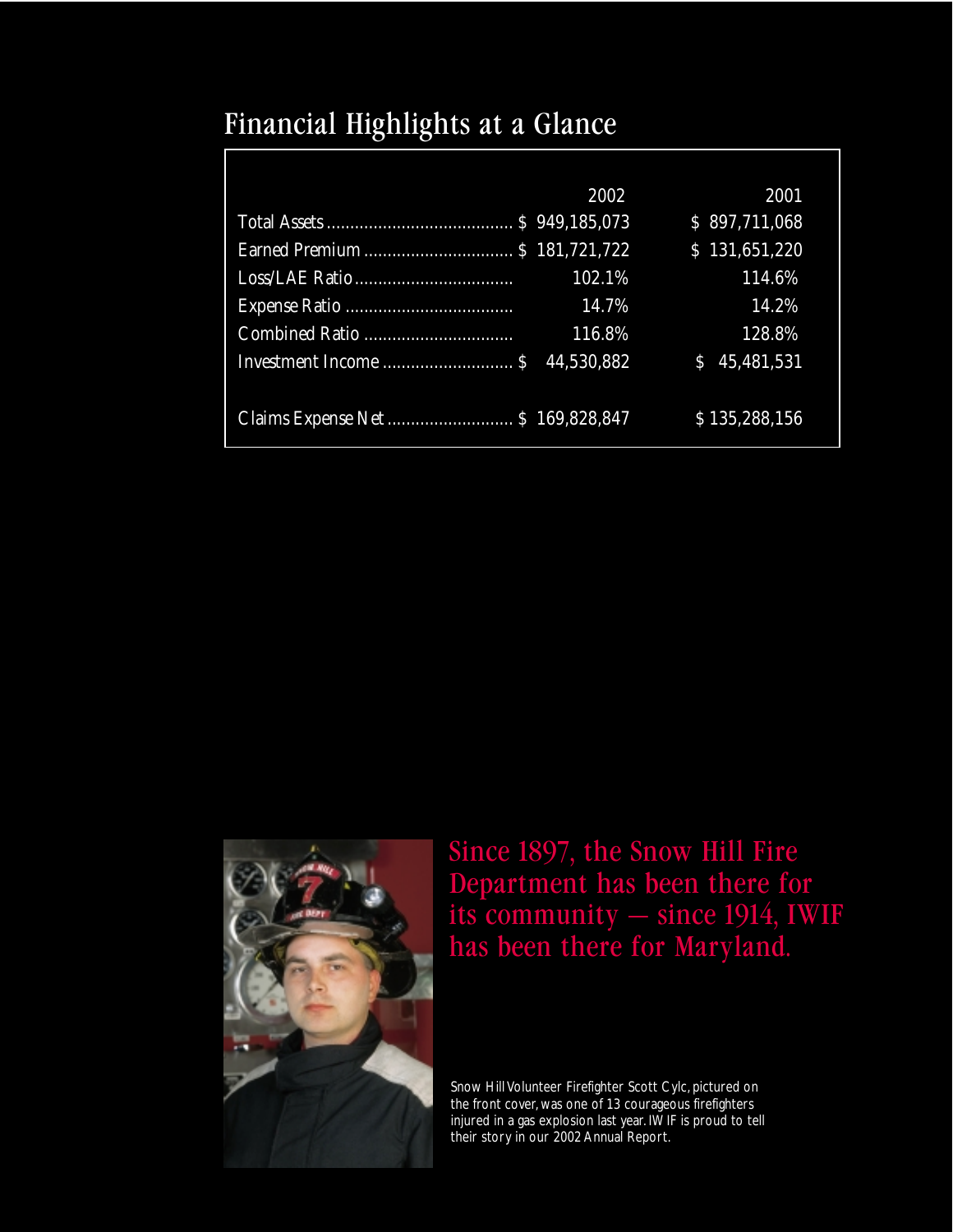## When disaster strikes, IWIF responds with compassion and caring.





When a gas explosion injured 13 members of the Snow Hill Volunteer Fire Department last Labor Day weekend, IWIF was there. Within days, we had mobilized our Catastrophic Response Team to make sure those injured, especially those who had suffered burns in the accident, received the best medical care, and their families received support both financially and emotionally.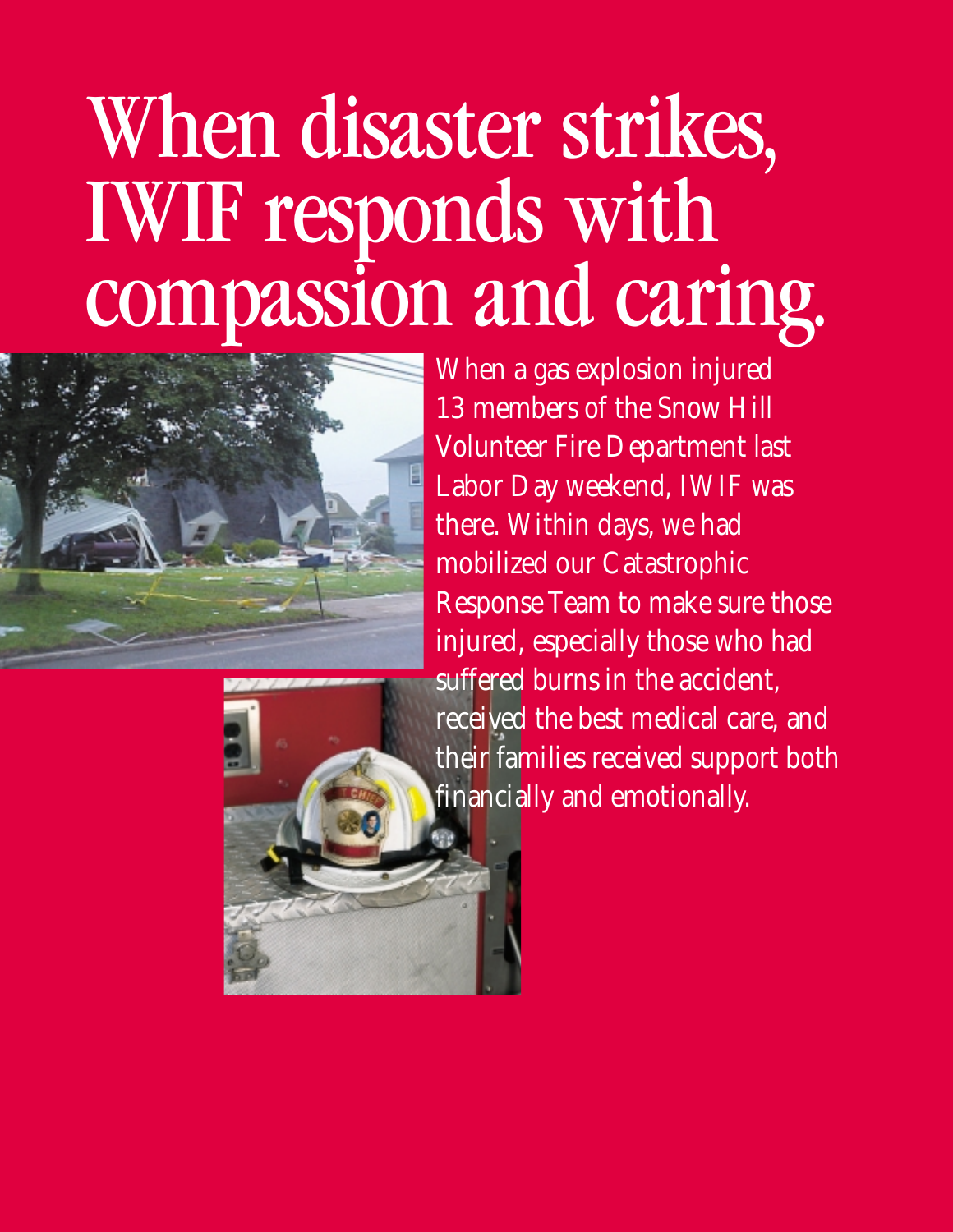

The IWIF team responsible for helping the injured Snow Hill Firefighters, l-r: Lorraine Magee, Nurse; Pam Reed, Claims Adjuster; Karen Lowrey, Claims Supervisor.

Spendin<br>Barbecu t was Labor Day weekend, 2002, and the volunteer firefighters of Snow Hill, Maryland, were enjoying a hot, lazy Sunday afternoon in this small eastern shore town 35 miles south of Ocean City. Most were off-duty and spending the day playing cards with friends, barbecuing with relatives, or just chatting with neighbors when the call came in.

The call said, "odor of gas," and directed firefighters to check the home of an elderly widow who lived on Bay Street, a few blocks from the station. Even though they considered the call to be routine, the firefighters responded immediately. Several firefighters, William "Billy" Heiser, Jr. and Warren Bevard, lived right on Bay Street; one, Howard Stephens, lived right next door. They were the first ones on the scene.

On this day, their quick response to the needs of their neighbor and friend would almost cost them dearly. No sooner had they and their fellow firefighters arrived, coaxed the woman out of her house, and sent in two masked, fully geared men to search the basement, than BOOM! the house exploded in a fireball of flames.

The explosion unfortunately took the life of one utility worker and injured all 13

*"I attribute this success to the prompt response from both Pam and Lorraine to the injured firemen and their families."*

Karen Lowrey, IWIF Claims Supervisor, Catastrophic Injury Team

firefighters and first responders. Within minutes, 10 other fire and police companies had arrived to assist the injured firemen "in the great spirit of cooperation" which characterizes small Maryland towns, according to one local newspaper editor.

All 13 were initially taken to Peninsula Regional Medical Center, in nearby Salisbury. But those most severely injured — Howard Stephens, Warren Bevard, Billy Heiser, Jr., Jim Phillips, Ray Wooten, and Jack Moyer — were transported to Johns Hopkins Bayview Burn Center, in Baltimore, nearly three hours away. There, heavily gauzed and bandaged, they spent the next several months recuperating from their injuries, with their families by their sides.

And throughout their recovery, IWIF was there.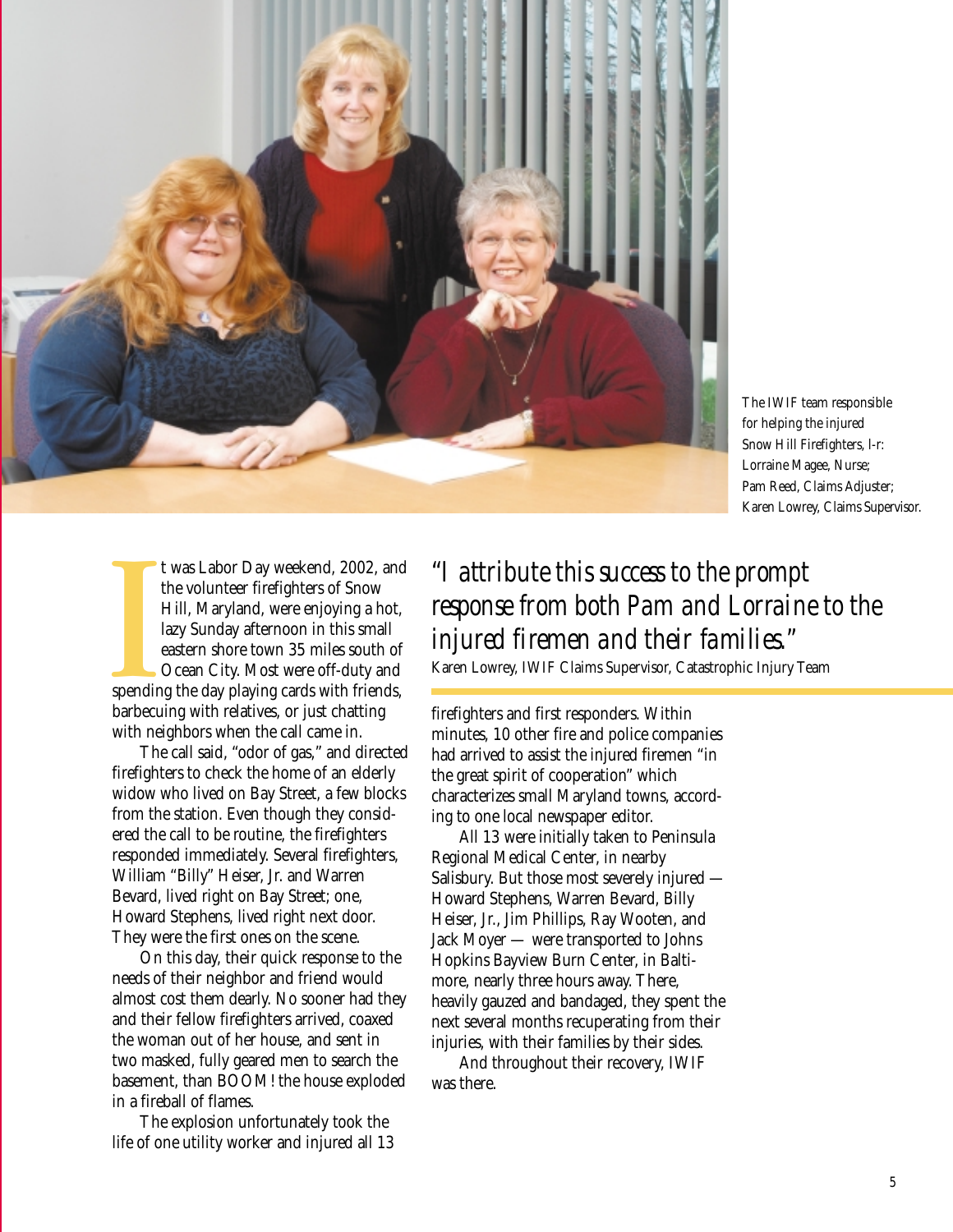*"I was concerned about getting these people paid. They were all volunteers, and, being injured, many of them couldn't go back to work right away. But IWIF's response was excellent. The TT (temporary total) checks came in immediately."*

George Bradley, Worcester County Risk Manager

The Snow Hill firefighters were honored with Medals of Valor presented to them by the Maryland State Police. Here, Chief Larson (L) and State Police Commander David Mitchell present Jim Phillips with his medal.



In Baltimore, IWIF Claims Supervisor Karen Lowrey had already heard about the terrible accident on the news. She confirmed that Snow Hill was one of 11 fire departments insured by IWIF under a workers' compensation policy for Worcester County, Maryland. Quickly, Karen mobilized IWIF's Catastrophic Response (CAT) Team to respond to the accident victims. Pam Reed, Claims Adjuster, and Lorraine Magee, Nurse Case Manager, were dispatched to the Bayview Burn Center to meet with relatives of the injured firemen. Calls were also placed to those who had been released from Peninsula Regional. All paperwork was processed and, that same week, medical benefits and disability payments began.

"I was very pleased with the way IWIF handled everything," said George Bradley, Worcester County Risk Manager. "IWIF did an excellent job, especially considering the size of the accident and nature of the injuries. I was concerned about getting these people paid. They were all volunteers, and, being injured, many of them couldn't go

back to work right away. But IWIF's response was excellent. The TT (temporary total) checks came in immediately."

Bradley added: "The overall treatment and immediate response times were great." He said that the firemen and their families especially appreciated the CAT Team's personal visits to them while they were in the hospital.

"I attribute this success to the prompt response from both Pam and Lorraine to the injured firemen and their families," said IWIF's Karen Lowrey. "Pam and Lorraine also proactively addressed the firemen's medical needs, making this ordeal as easy as possible for everyone involved. I really appreciate their efforts; this was a very serious accident."

Except for Howard Stephens and Warren Bevard, who are still undergoing extensive rehabilitation for their injuries, all the other Snow Hill firefighters injured in the Labor Day 2002 blast have since returned to work. However, many are still undergoing some type of physical or medical therapy as well.

Not long after the accident, the firefighters of the Snow Hill Fire Department were rightfully honored in a heroes' ceremony. In a special service, Maryland State Police gave the injured firefighters Medals of Valor, the highest honor that can be bestowed by state officials.

For the people of Snow Hill, Maryland, last year's September 1<sup>st</sup> tragedy came all too soon after the terrible incidents of September 11th a year earlier. "It had a devastating impact on this close-knit community," said one Snow Hill resident. Said another: "With the anniversary of September 11<sup>th</sup> approaching, we're all reminded [of] how privileged we are to have heroes we can lean upon during our personal time of need." And another: "Real life heroes do live among us."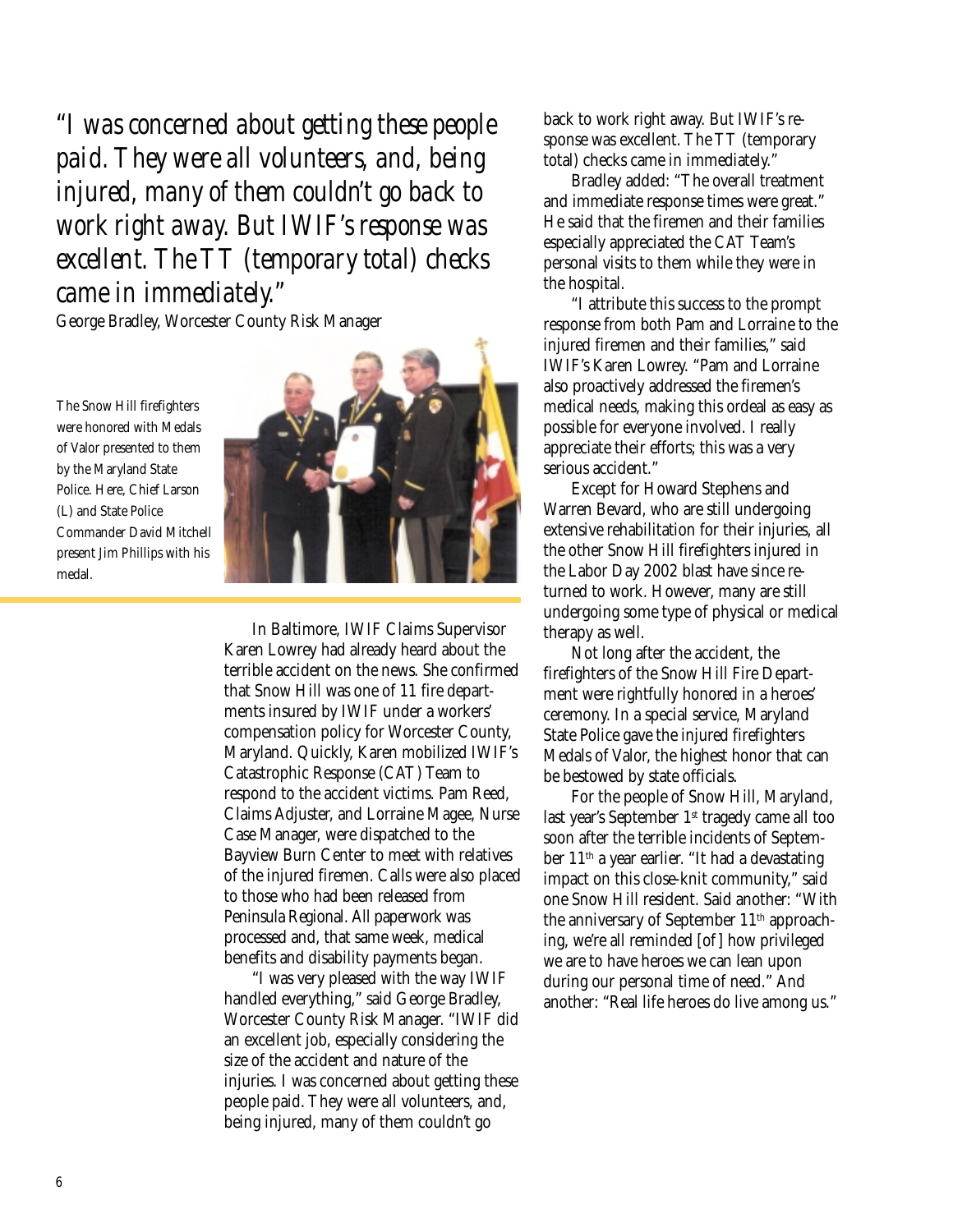

Snow Hill Fire Chief Alfred "Sonny" Larson



Volunteer Firefighter John Sullivan Volunteer Firefighter and EMT Lisa Willing Volunteer Firefighter Joe Serman

"After the explosion, some of the guys doubted they would ever come back but they all did."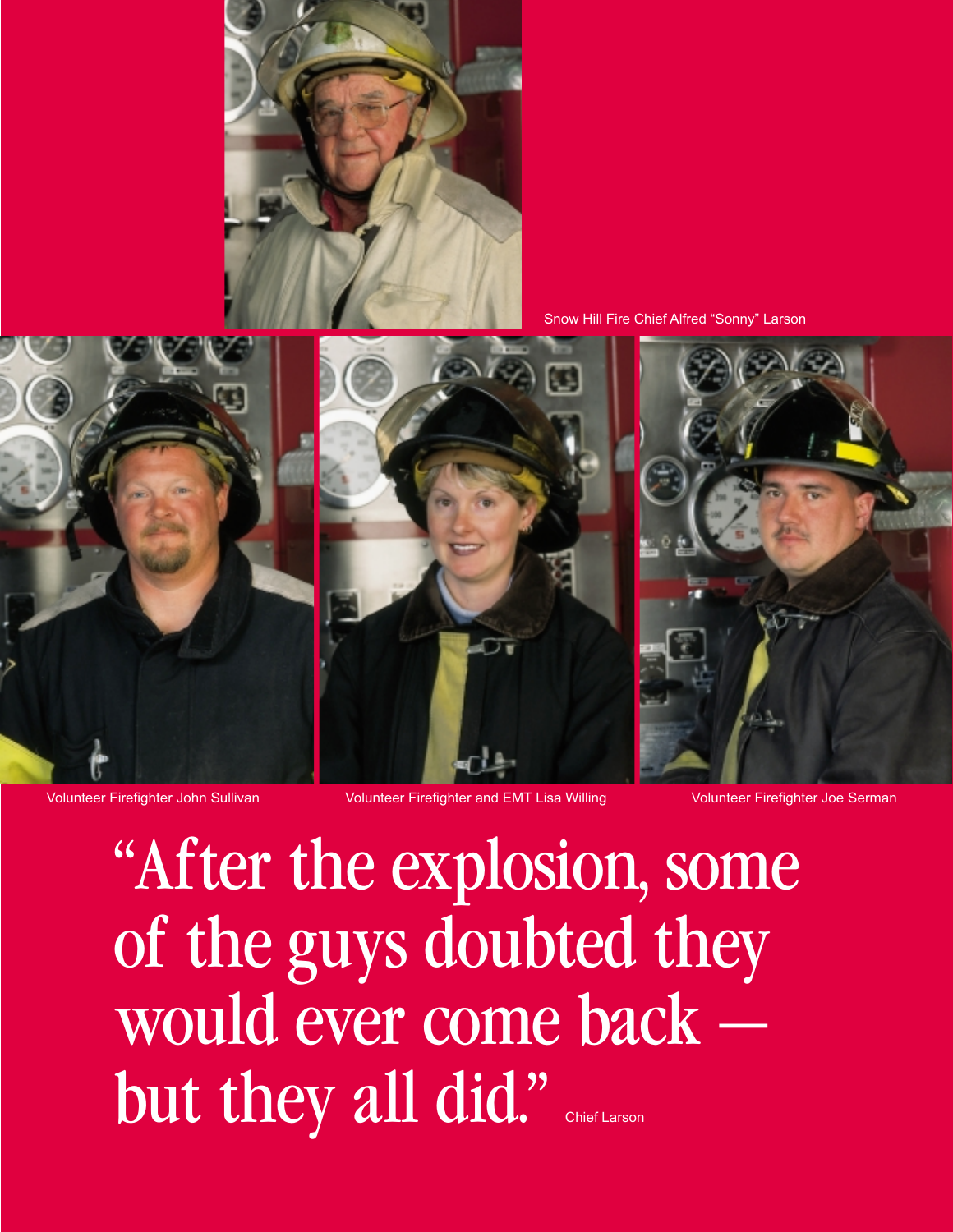# A Year of Partnering for

### 2002 **Operations** Highlights

What continues to differentiate IWIF from its competitors are our value-added services — our in-house Underwriting, Premium Audit, and Loss Prevention services, our in-house Legal and Subrogation departments, as well as our Special Investigations Unit. Additionally, every employee in our organization is highly trained in his or her area of expertise. And our local focus makes us especially attractive in an age where friendly, personal service is almost a thing of the past. IWIF is — and will continue to be —Marylanders working for Maryland.

#### **New partnerships built on trust and confidence**

Thanks in large part to the faith and trust of our agent partners, in 2002 IWIF wrote a record \$58 million in new business over the course of the calendar year. We insured a record payroll of \$6.45 billion, which was 15% higher than our previous record. Over 4,000 new businesses — a record number — chose to insure with IWIF, bringing our total policyholder count to 28,000. Written premium generated for 2002 was \$218.8 million, 80% of which was agency-

driven. Maryland's top 100 independent insurance agents gave IWIF a 90% approval rating for

2002, 16 points over 2001 survey results. The survey further revealed that 98% of agents would recommend IWIF to their clients. According to 300 randomly selected IWIF policyholders, 92% are renewing their policies with IWIF in 2003. The same survey reported that 80% of policyholders were satisfied with IWIF's products and services.

#### **Partnering for world-class customer service**

For 2002, one of the most important goals of the company was to create a customer-centric environment where all initiatives center around our customers' needs. To help direct our goal to become a world-class customer service culture, IWIF brought in an outside insurance consultant to lead employees through group training exercises entitled, "Partnering for Success." This series was designed to hone our customer service skills.

IWIF also reached out to our Spanish-speaking claimants and policyholders by assembling a group of bilingual claims adjusters and hiring a bilingual fraud investigator.

#### **Partners in the Information Age**

Today, a myriad of business information and transactions are available for agents and policyholders via IWIF's Web site, www.iwif.com. For example, IWIF e-services now include:

- rate information
- First Report of Injury (FROI) online (2,429 filed online in 2002)
- **iwif.com** • electronic funds transfer (EFT) to create cost savings and efficiencies
	- e-renewals, in which IWIF "appointed" agents can submit profiles electronically for renewal consideration
	- e-quoting, a program which allows agents to upload or download information and automatically issues a quote for new or renewal business
	- direct deposit of agents' commissions

#### **Workplace safety partners**

### **SAFETY SAVES With IWIF**

IWIF's Loss Control Department implemented a large account servicing process as well as medium- and small-account service methods, both of which expanded our ability to impact more accounts. IWIF also implemented a "critical recommendations" process to identify and correct severe and life-threatening hazards for our policyholders, and implemented a formal followup process to help ensure policyholders act on our safety recommendations.

IWIF continued and enhanced the general policyholder seminars we host throughout the state of Maryland, and added several Fall Protection seminars as well. More than 1,000 policyholders attended our popular seminars in 2002, showing a keen interest in learning about how IWIF can help them better protect their workers and save money on workers' compensation insurance at the same time.

In 2002, IWIF recognized several of our most safety-conscious policyholders based on their commitment to workplace safety by awarding them the "Safety Saves With IWIF" Premier

**Maryland's top 100 independent insurance agents gave IWIF a approval rating 90% for 2002.**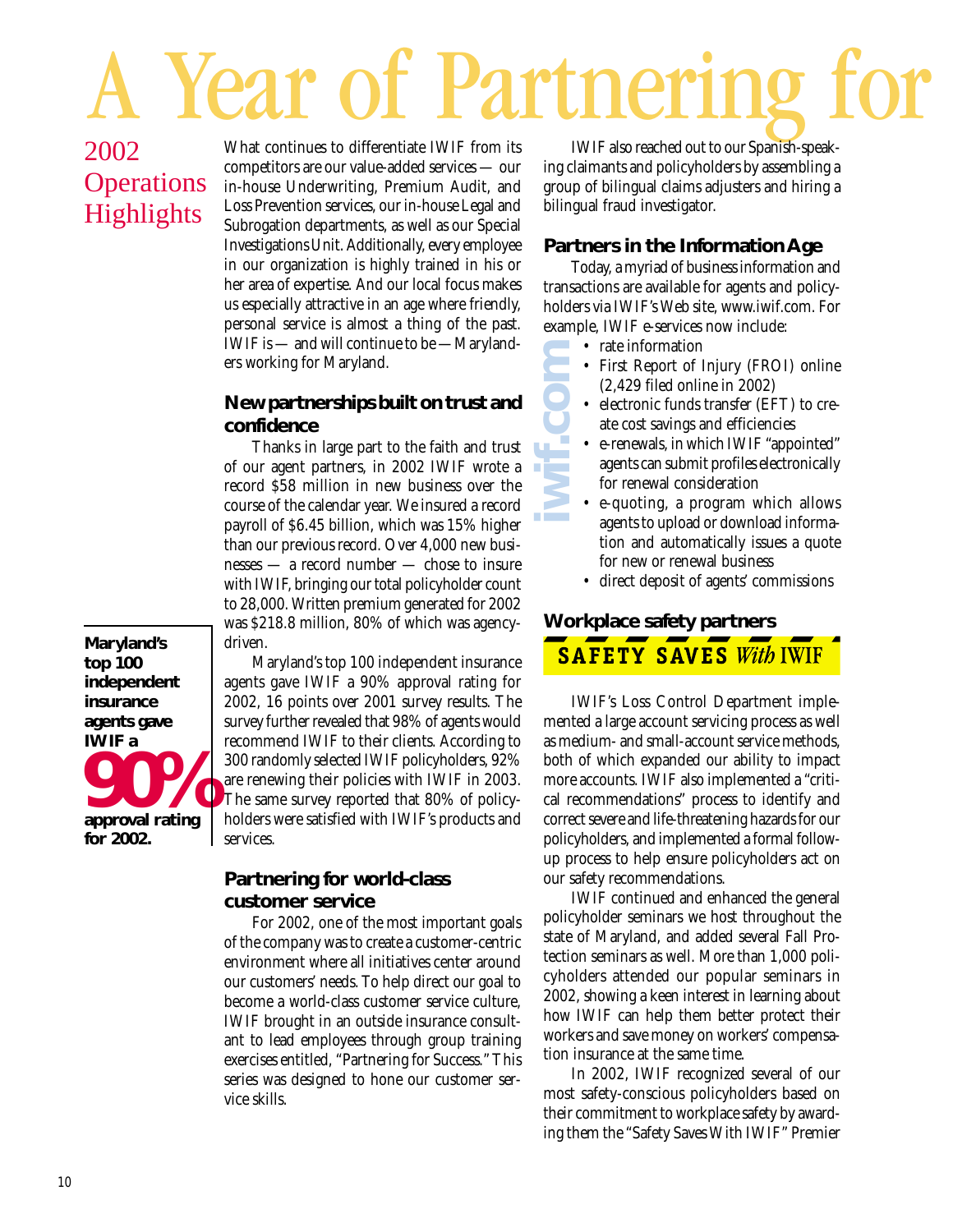# Success

Partnership Award. They included:

- Brothers Roofing, of Hampstead
- Genesis Steel, of Baltimore
- Bridges Drywall, of Frederick
- City of Bowie, Maryland
- William Hill Manor, of Easton
- University of Maryland
- Potomac Home Health Care, of Rockville

Our team also reinvented the State Employees' Risk Management Administration (SERMA) and helped to structure a new Governor's Executive Order in an effort to raise the level of awareness of safety and risk management at our state agency business partners. Again, our goal is to help these organizations prevent injuries and save them money at the same time.

#### **Fraud convictions and claim recoveries**

Tremendous results have stemmed from our fraud-fighting efforts in 2002 to positively impact IWIF's bottom line which benefit both IWIF and our policyholders by keeping rates affordable. Our Special Investigation Unit (SIU) collected over \$2 million in avoided premium and another \$209,740 in improper claim and medical payments. We also were successful in referring 31 individuals for prosecution involving both premium and claimant fraud.

Also in 2002, the IWIF Subrogation Unit, an autonomous unit of Claims, recovered more than \$9 million in hard and soft recoveries, a departmental record. This was accomplished by this unit's successful pursuit of negligent third parties involved in IWIF claims.

#### **Stronger Claims Management Partnership**

Our Claims Department earned an 89% overall satisfaction rating for claims customer service, as reported in the IWIF Customer Service Survey, conducted by an independent marketing firm. In 2002, our Claims teams personally visited more than 500 policyholders.

IWIF's Claims and Legal departments joined forces in securing agreements for settlement and approval by the Workers' Compensation Commission, resulting in a take down of reserves totalling \$8 million. In addition, our Claims and Legal teams provided training for



each other in order to forge alliances and streamline workflows to gain greater efficiencies between the two departments. In 2002, the Claims team closed nearly 19,000 claim files and serviced an additional 17,000 new claims. The Claims department also completed the transition to judgemental claims case reserving.

IWIF's Customer Call Center fielded a record number of calls and, in response to everevolving customer needs, has put in place a new Interactive Voice Response (IVR) system designed to enhance the quality and speed with which calls are answered and service requests are filled. With the installation of this new software last year, IWIF has been able to track call patterns to analyze trends and make adjustments to better meet the needs of our customers.

#### **Your partner in the community**

IWIF formed partnerships with Merganthaler Vocational Technical High School (MERVO) and Eastern Technical High School, both in the Baltimore area, to teach the importance of safety to future Maryland workers. These partnerships also gave us

the opportunity to make financial and other contributions to these schools and helped them acquire much-needed safety equipment for their students.

IWIF employees were responsible for many contributions to charity and civic programs for the benefit of our neighbors throughout the state. IWIF and its employees also gave more than \$81,448 to the Maryland Charities Campaign in 2002. Additionally, IWIF and its employees made contributions to the tornado victims in Calvert and Charles Counties last spring.

IWIF was proud to continue its "Safety Saves With IWIF" premier partnership awards program for 2002. Pictured above, Genesis Steel, from Baltimore, was honored for its strong commitment to workplace safety. L-R: Tom Bromwell presents Roland Peed, President of Genesis Steel, and their insurance agent Fred Pung, HRH Insurance, with the award.



As part of IWIF's partnership with MERVO High School, Mario Melfa, IWIF Loss Control Consultant, conducted safety training workshops for more than 100 high school students.